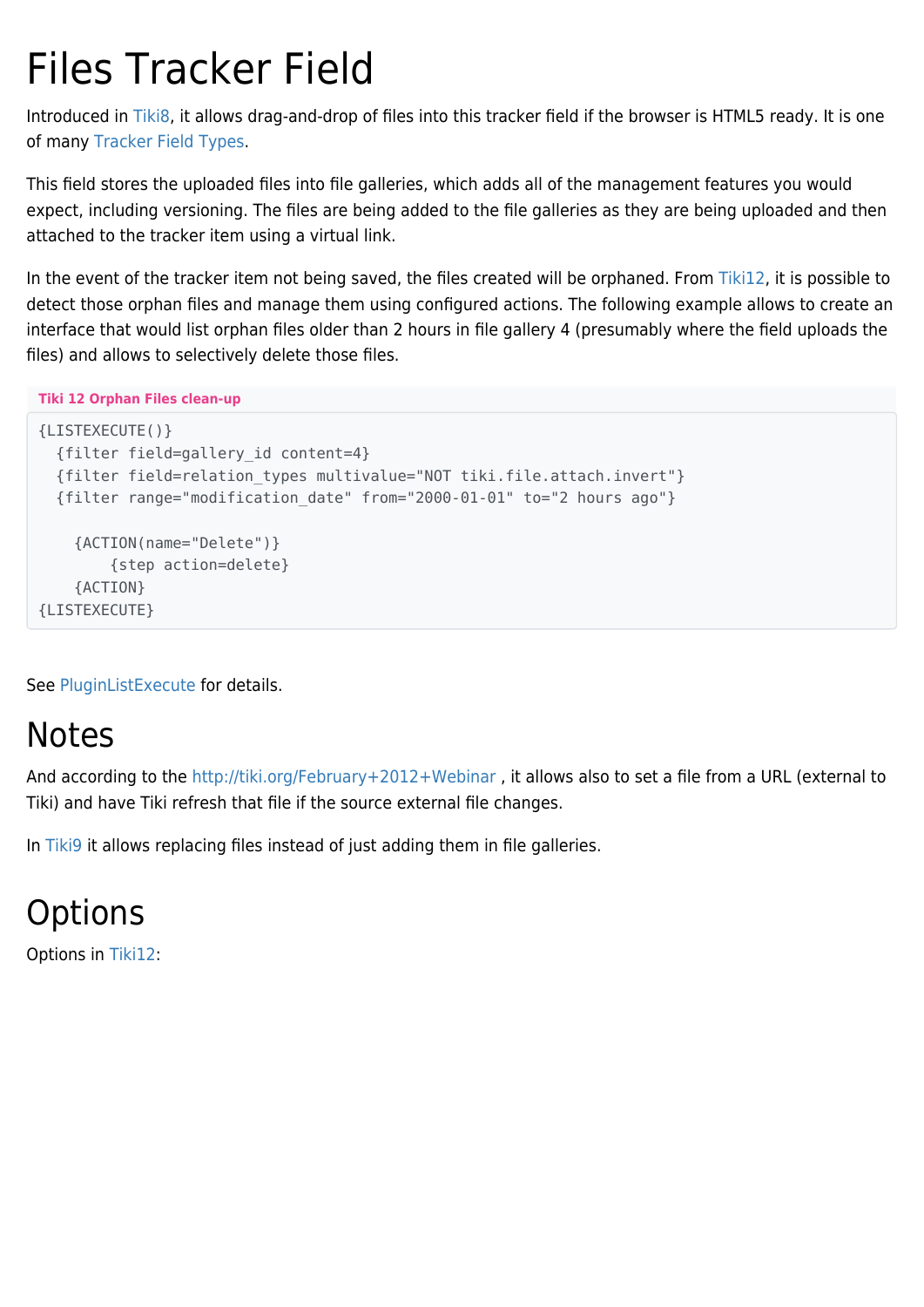| <b>Add Field</b>                                                                                                    | × |
|---------------------------------------------------------------------------------------------------------------------|---|
| <b>Options for Files</b>                                                                                            |   |
| Attached and upload files stored in the file galleries to the tracker item.                                         |   |
| <b>Gallery ID</b>                                                                                                   |   |
| File gallery to upload new files into.                                                                              |   |
| <b>MIME Type Filter</b>                                                                                             |   |
| Mask for accepted MIME types in the field                                                                           |   |
| <b>File Count</b>                                                                                                   |   |
| Maximum number of files to be attached on the field.                                                                |   |
| <b>Display Mode</b>                                                                                                 |   |
| Links<br>$\vert$                                                                                                    |   |
| <b>Display parameters</b>                                                                                           |   |
| URL encoded params used as in the {img} plugin. e.g. "max=400&<br>desc=namedesc&stylebox=block"                     |   |
| Display parameters for lists                                                                                        |   |
| URL encoded params used as in the {img} plugin. e.g. "thumb=mouseover&rel="                                         |   |
| <b>Include Child Galleries</b>                                                                                      |   |
| <b>No</b><br>$\mathbf{v}$                                                                                           |   |
| <b>Replace Existing File</b>                                                                                        |   |
| <b>No</b><br>$\overline{\phantom{a}}$                                                                               |   |
| <b>Browse Gallery ID</b>                                                                                            |   |
| File gallery browse files. Use 0 for root file gallery. (requires elFinder feature -<br>experimental)               |   |
| Duplicate Gallery ID                                                                                                |   |
| File gallery to duplicate files into when copying the tracker item. 0 or empty means<br>do not duplicate (default). |   |
| Index As Map Layer                                                                                                  |   |
| No<br>$\vert \cdot \vert$                                                                                           |   |
| <b>Validation</b>                                                                                                   |   |
| <b>Cancel</b><br>OK                                                                                                 |   |

#### Click to expand

## MIME Type Filter

Valid values for Tiki 12 are for example image/jpeg to allow only JPG imges or image/\* to allow only images of any type.

While  $\frac{1}{2}$  image/jpeg|image/png does not limit files that are shown when brosing files for upload, upload only succeeds for those files, whose mime-type is in the pipe separated list.

### Maximum image size

width and height can be limited, and the image will be resized before upload, saving bandwidth and diskspace.

Related:

- **[File Galleries](https://doc.tiki.org/File%20Galleries)**
- [Trackers](https://doc.tiki.org/Trackers)